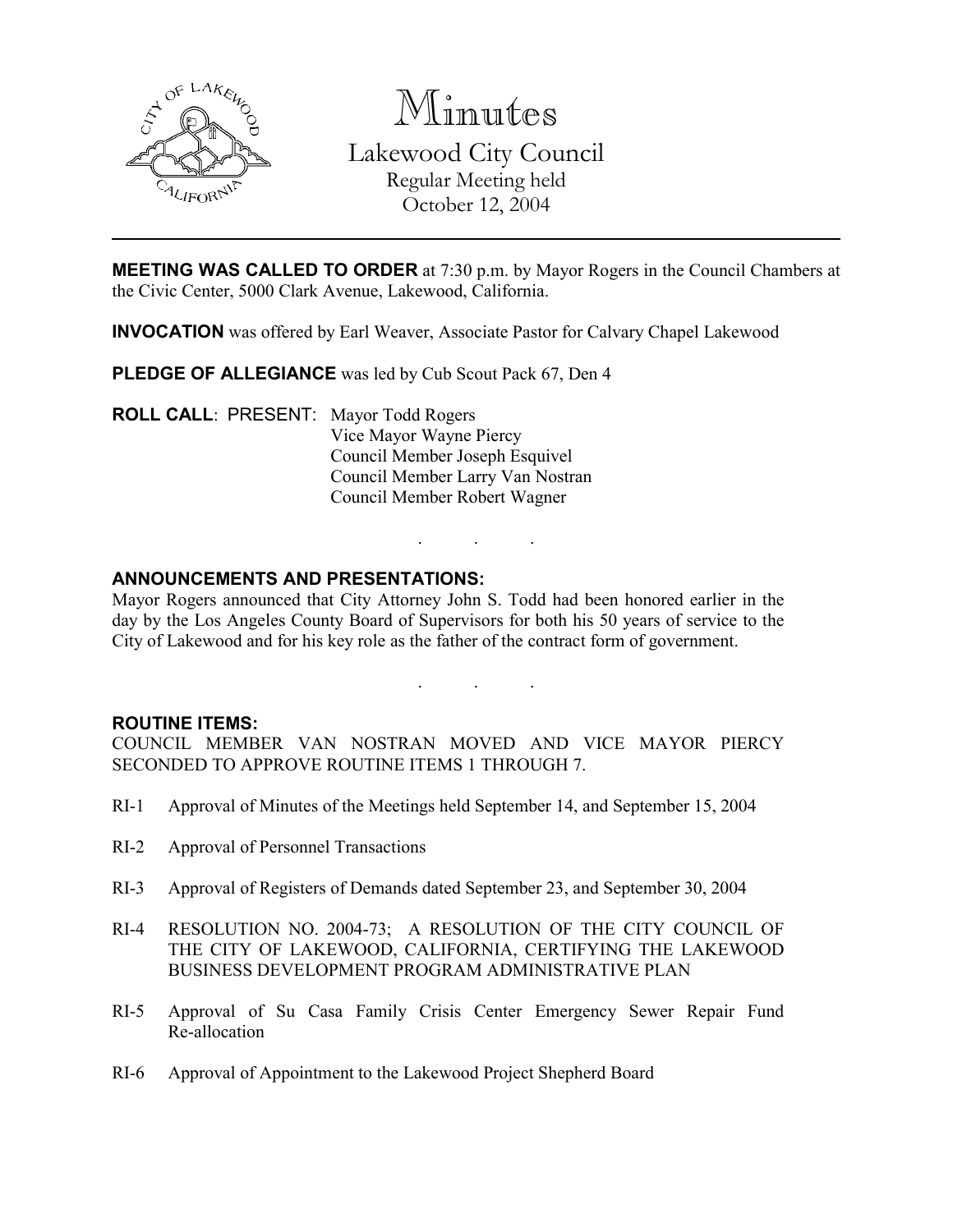City Council Minutes October 12, 2004 Page 2

#### ROUTINE ITEMS: Continued

RI-7 RESOLUTION NO. 2004-76; A RESOLUTION OF THE CITY COUNCIL OF THE CITY OF LAKEWOOD AUTHORIZING SUBMITTAL OF APPLICATION TO THE CALIFORNIA STATE DEPARTMENT OF HOUSING AND COMMUNITY DEVELOPMENT FOR FUNDING UNDER THE HOME INVESTMENT PARTNERSHIP PROGRAM

UPON ROLL CALL VOTE, THE MOTION WAS APPROVED:

AYES: COUNCIL MEMBERS: Wagner, Esquivel, Piercy, Van Nostran and Rogers NAYS: COUNCIL MEMBERS: None

### 1.1 • WAREHOUSE FACILITIES IN THE M-2 (HEAVY MANUFACTURING) ZONE

 $\mathcal{L}^{\mathcal{L}}$  . The set of  $\mathcal{L}^{\mathcal{L}}$  , we have

Community Development Director Chuck Ebner presented an oral report based on the memorandum contained in the agenda and stated that during discussion on the reuse of the Boeing property, there had been recognition that warehouse uses primarily of distribution, created significant increases in truck traffic. The proposed ordinance would require any new warehouse use to go through the Conditional Use Permit process, which would provide an opportunity to identify environmental impacts and formulate mitigation measures. The ordinance would also provide improved parking requirements for warehouse uses. He advised that based on an Initial Study, a Negative Declaration had been prepared for the proposed ordinance. It was the recommendation of the Planning and Environment Commission that the City Council hold a public hearing and introduce Ordinance No. 2004-12.

ORDINANCE NO. 2004-12; AN ORDINANCE OF THE CITY COUNCIL OF THE CITY OF LAKEWOOD AMENDING THE LAKEWOOD MUNICIPAL CODE AND THE ZONING ORDINANCE PERTAINING TO WAREHOUSE FACILITIES IN THE M-2 (HEAVY MANUFACTURING) ZONE

Mayor Rogers opened the public hearing at 7:38 p.m. and called for anyone in the audience wishing to address the City Council on this matter. There was no response.

COUNCIL MEMBER VAN NOSTRAN MOVED AND VICE MAYOR PIERCY SECONDED TO INTRODUCE ORDINANCE NO. 2004-12. UPON ROLL CALL VOTE, THE MOTION WAS APPROVED:

AYES: COUNCIL MEMBERS: Wagner, Esquivel, Piercy, Van Nostran and Rogers NAYS: COUNCIL MEMBERS: None

. . .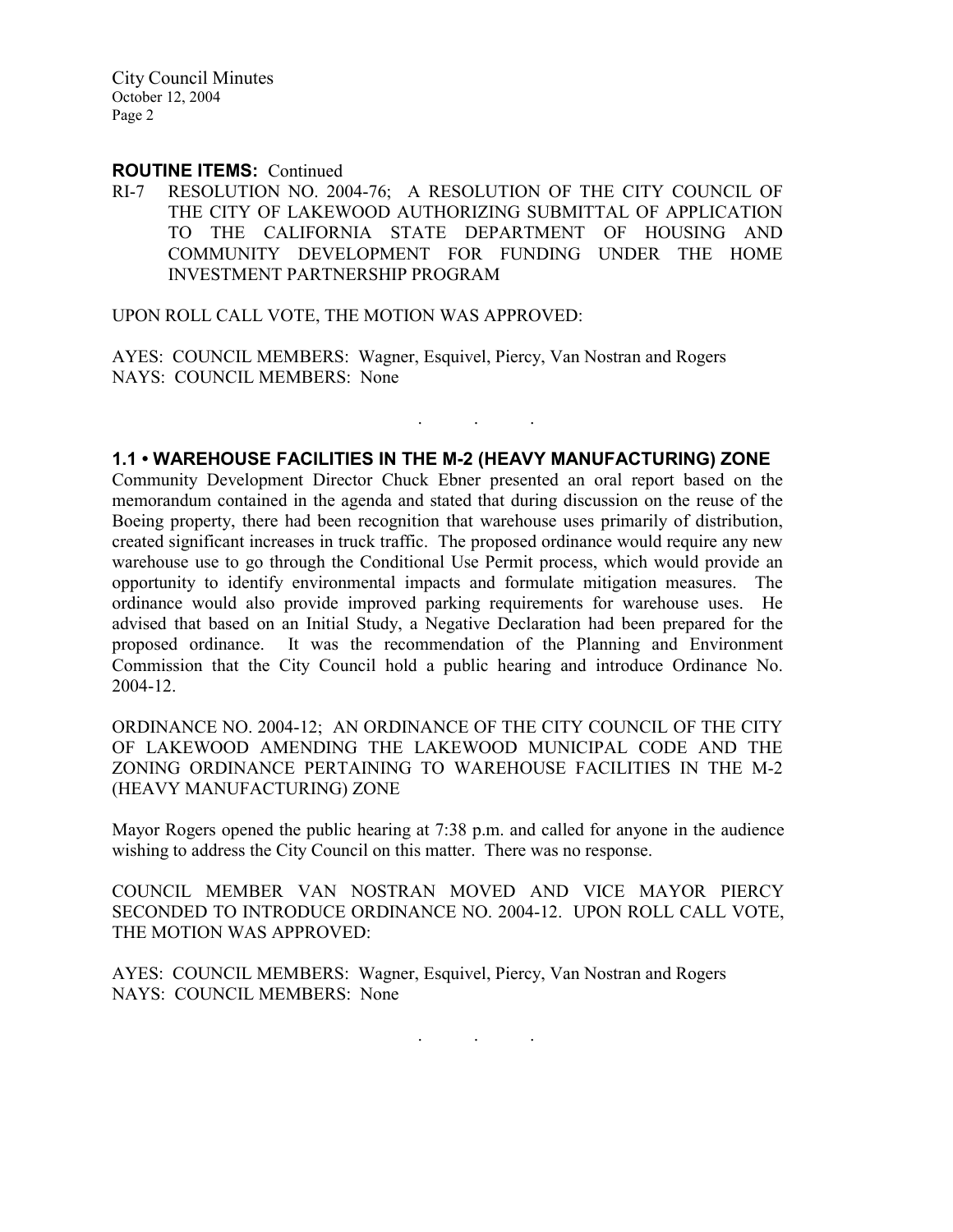## 1.2 • ORDINANCE NO. 2004-11; PERTAINING TO THE LICENSE AND PERMIT HEARING BOARD

City Attorney John S. Todd advised that the ordinance had been introduced at the City Council's last regular meeting and that its purpose was to restructure the License and Permit Hearing Board by deleting the City Manager as a member. He noted that this action was recommended based upon several recent court decisions regarding equal protection and due process.

Mayor Rogers opened the public hearing at 7:41 p.m. and called for anyone in the audience wishing to address the City Council on this matter. There was no response.

MAYOR ROGERS MOVED AND VICE MAYOR PIERCY SECONDED TO CLOSE THE PUBLIC HEARING. UPON ROLL CALL VOTE, THE MOTION WAS APPROVED:

AYES: COUNCIL MEMBERS: Wagner, Esquivel, Piercy, Van Nostran and Rogers NAYS: COUNCIL MEMBERS: None

ORDINANCE NO. 2004-11; AN ORDINANCE OF THE CITY COUNCIL OF THE CITY OF LAKEWOOD AMENDING THE LAKEWOOD MUNICIPAL CODE PERTAINING TO THE LICENSE AND PERMIT HEARING BOARD was read by title by the City Clerk.

COUNCIL MEMBER VAN NOSTRAN MOVED AND COUNCIL MEMBER ESQUIVEL SECONDED TO WAIVE FURTHER READING OF ORDINANCE NO. 2004-11. UPON ROLL CALL VOTE, THE MOTION WAS APPROVED:

AYES: COUNCIL MEMBERS: Wagner, Esquivel, Piercy, Van Nostran and Rogers NAYS: COUNCIL MEMBERS: None

COUNCIL MEMBER VAN NOSTRAN MOVED AND VICE MAYOR PIERCY SECONDED TO ADOPT ORDINANCE NO. 2004-11. UPON ROLL CALL VOTE, THE MOTION WAS APPROVED:

AYES: COUNCIL MEMBERS: Wagner, Esquivel, Piercy, Van Nostran and Rogers NAYS: COUNCIL MEMBERS: None

# 3.1 • INTERGOVERNMENTAL RELATIONS COMMITTEE RECOMMENDATIONS PERTAINING TO STATE PROPOSITION 59, 66 AND 69

. . .

Mayor Rogers presented an oral report based on the memorandum contained in the agenda and stated the Intergovernmental Relations Committee had reviewed State Propositions 59, 66 and 69 and was recommending support of Propositions 59 and 69 and advocating a "no" vote on Proposition 66.

MAYOR ROGERS MOVED AND COUNCIL MEMBER ESQUIVEL SECONDED TO SUPPORT A "YES" VOTE ON PROPOSITIONS NO. 59 AND 69, AND A "NO" VOTE ON PROPOSITION NO. 66.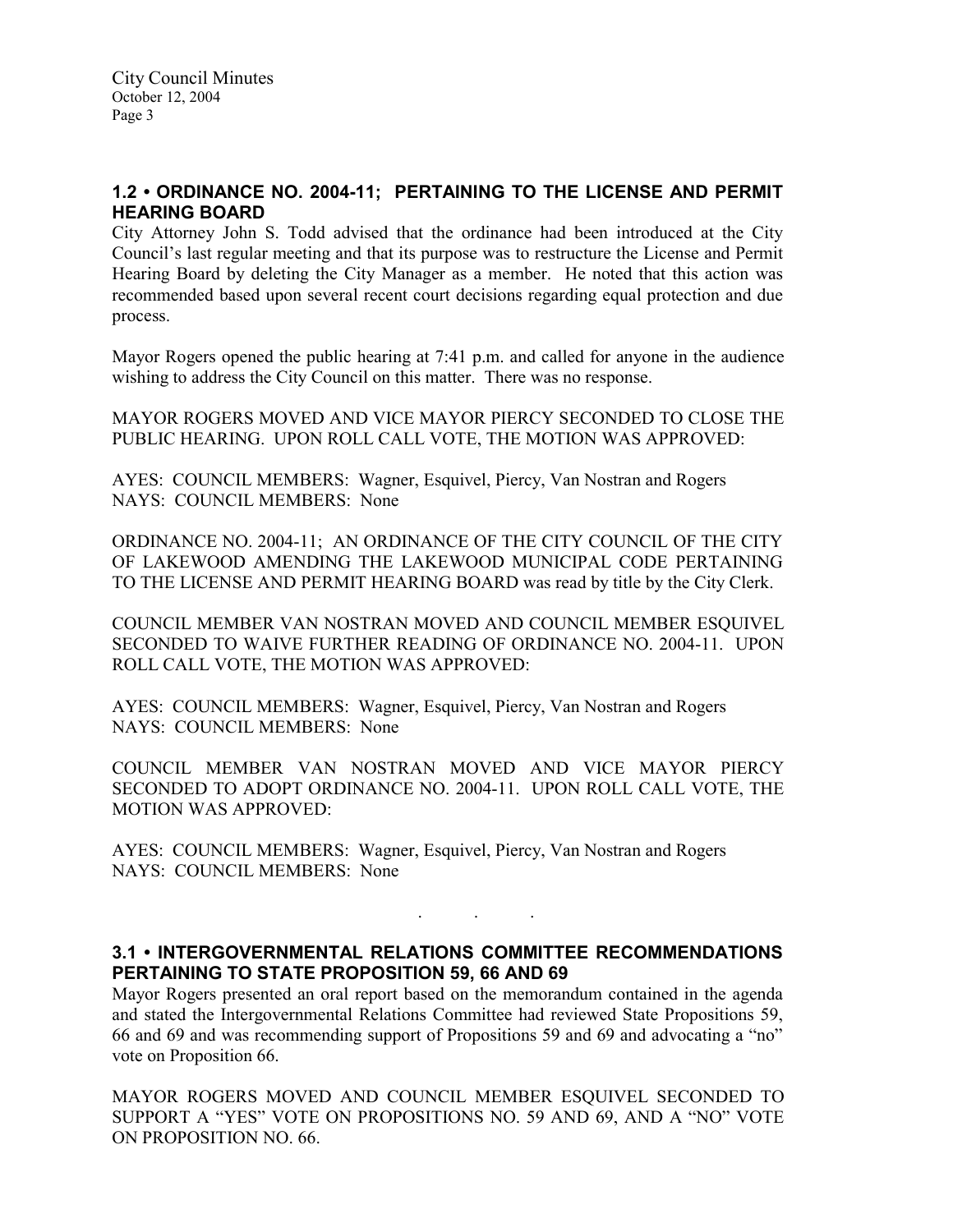### 3.1 • INTERGOVERNMENTAL RELATIONS COMMITTEE RECOMMENDATIONS PERTAINING TO STATE PROPOSITION 59, 66 AND 69 - Continued

Vice Mayor Piercy stated that while many of the propositions on the November ballot did not involve the City and no position would be taken on them, these three would have an impact on City operations.

Council Member Wagner stated that Proposition No. 66 was an attempt to modify the existing three-strikes law by removing certain types of felonies. He noted, however, that one of the felonies included for removal would be felonies committed by criminal street gangs, which could cause major problems. He urged voters to carefully consider the issues.

UPON ROLL CALL VOTE, THE MOTION WAS APPROVED:

AYES: COUNCIL MEMBERS: Wagner, Esquivel, Piercy, Van Nostran and Rogers NAYS: COUNCIL MEMBERS: None

## 3.2 • EMERGENCY TRANSPORT PROVIDER DECISION MAKING

City Manager Howard Chambers presented an oral report based on the memorandum contained in the agenda and reported American Medical Response (AMR) had contacted the City in regard to a Request for Proposals process being conducted by the County Department of Health Services for 9-1-1 emergency service. He advised that a packet of information had been received from the County today regarding the process. He noted that emergency ambulance service was provided under contract with the County of Los Angeles in zones; and although AMR had been providing such emergency service in this area for the last ten years, the County would be negotiating with a different company to provide service for the zone including Lakewood.

. . .

Responding to a question from Council Member Van Nostran, Mr. Chambers responded by stating that he was unaware of anyone complaining to the City about services provided by AMR.

Council Member Esquivel stated he had received letters from constituents expressing concern about losing the services of AMR. He noted that AMR had sponsored a very impressive school program and were well respected by their colleagues.

Mayor Rogers stated that AMR had a reputation with both the Sheriff's and Fire Departments for providing very good service.

Cathy Chidester, Director of the Los Angeles County Department of Health Services (DHS), advised that the County had a 10-year contract for 9-1-1 ambulance services that would expire at the end of December, 2004, and that a Request for Proposals had been drafted over the past 3 years to select the next provider. She stated that the County was divided into zones and that Lakewood was contained within zone 6. The process was currently in the debriefing stage, where each company could review the scores they had been awarded by the evaluation committee, have an opportunity to ask questions and protest to a review panel.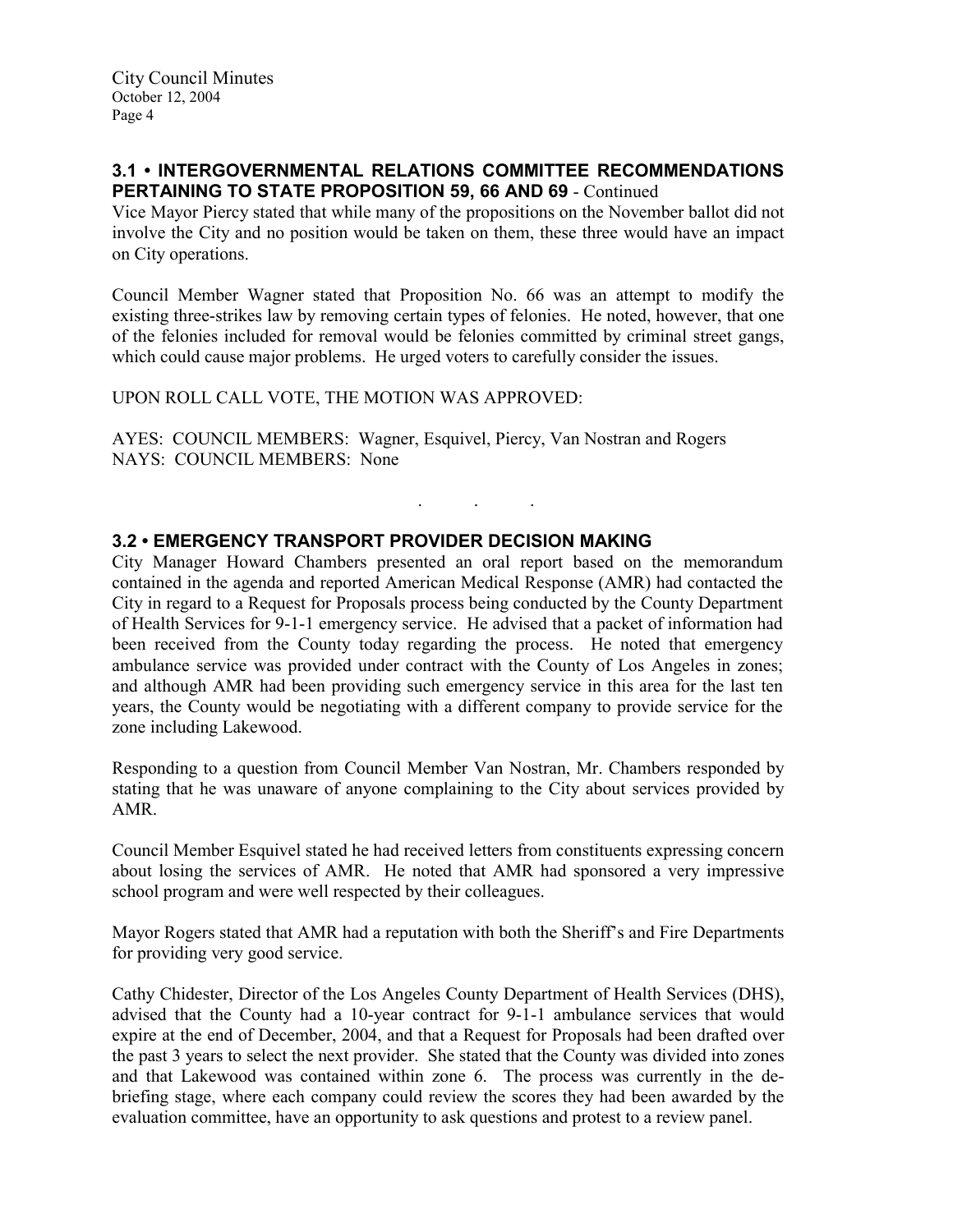City Council Minutes October 12, 2004 Page 5

3.2 • EMERGENCY TRANSPORT PROVIDER DECISION MAKING - Continued She stated that the evaluation process had taken two weeks to evaluate each proposal and that a recommendation would be made to the County Board of Supervisors, who would make the final decision.

Responding to questions from Vice Mayor Piercy, Ms. Chidester stated that they had contacted the League of California Cities regarding participation in the process, but had not contacted any of the individual cities that would be affected. She also stated that although there had been no hearings, community input had been provided by the companies providing proposals and through the licensing agencies where any complaints would have been logged.

In response to a question from Council Member Van Nostran, Ms. Chidester stated that she could not disclose the actual points awarded to each company for areas of evaluation such as population, traffic or community profile, but that the information would be made available to the companies as part of the de-briefing process. She also stated that each company was required to factor in the level of equipment and personnel necessary to adequately cover the area they were bidding on, and that both companies had previous 9-1-1 experience.

Council Member Esquivel stated that at a recent meeting of the California Contract Cities Association, cities had a unanimously high opinion of the services provided by AMR and that he personally was puzzled why the County would wish to make a change when it was already receiving such excellent service.

Council Member Wagner stated that he shared his colleagues' concerns about the County's process, especially their unwillingness to release any information, even though a selection had already been made and a negotiations process initiated. He also expressed concern about bringing in another company without any experience in this area. He stated that he too was baffled by the County's reasoning for entering the bidding process at all, when they already had an experienced company that was providing exceptional service. He also questioned why the information about the process would not be made public until after a recommendation had already been made to the County Board of Supervisors.

Ms. Chidester noted that the process would not be completed until any protests had been resolved and that the recommendation was projected to go to the Board about November 16th.

Mayor Rogers, noting that the DHS recommendation was unlikely to change prior to its recommendation to the Board, questioned whether cities had any standing in the protest process or whether it was limited to the companies.

Ms. Chidester responded to a question from the City Attorney by stating that the DHS could begin negotiations with the selected company even though the protest procedure had not been resolved.

Council Member Esquivel determined from Ms. Chidester that comments made this evening would be shared with the evaluation team at the DHS.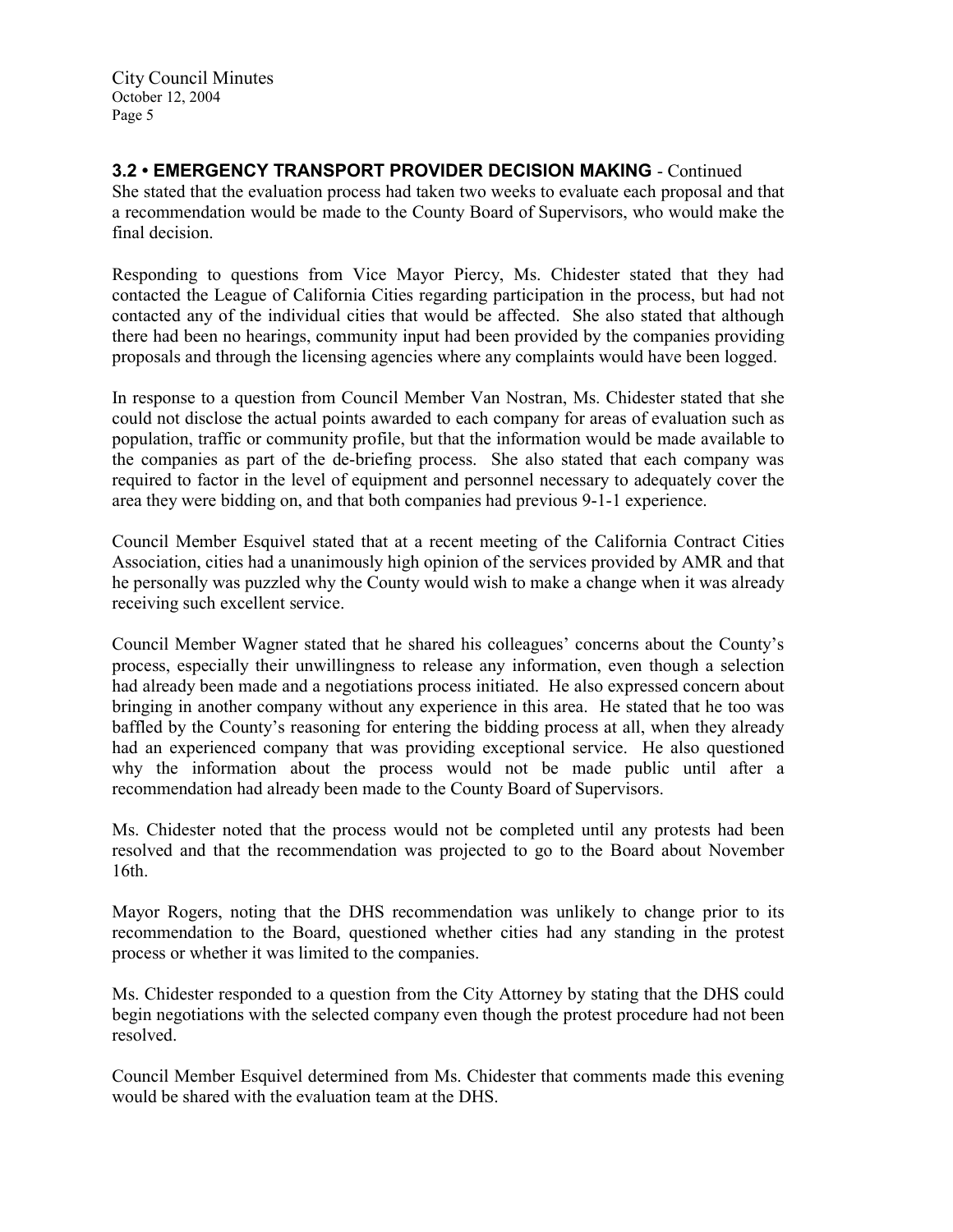3.2 • EMERGENCY TRANSPORT PROVIDER DECISION MAKING - Continued

Council Member Wagner noted that when going through the process of establishing a new contract provider, things did not always work out as planned. He expressed dismay that the process itself seemed to have given no consideration whatsoever to the 10 years of experience and good service provided by the current vendor.

Vice Mayor Piercy requested clarification on the protest procedure. Ms. Chidester replied that she would have the information provided to the City.

Bill Weston, Director of CARE Ambulance, Anaheim, stated that his company had originally been established in 1969 and was currently the largest 9-1-1 provider in Orange County. He noted that they had been the first company in the State to receive national accreditation. He concluded by stating that the selection panel was staffed by well-qualified individuals and that he was proud that his company had come out on top.

Responding to an inquiry from Vice Mayor Piercy, Mr. Weston stated that the communications center dispatching calls for his company was located in Orange County and that they would plan to have a redundant center located within Los Angeles County.

In response to questions from Council Member Van Nostran, Mr. Weston stated that they currently provide ambulance service within Los Angeles County, even though they do not provide any 9-1-1 service there. He also stated that they would establish a local office in this area with an appropriate number of staff and equipment; were prepared to absorb any staff displaced by the change of provider; and could make the transition very quickly.

Council Member Wagner advised that the City Council was not concerned about the quality of service provided by CARE, so much as the surprise nature of the process and the fact that the DHS would provide no information. He noted that without any background information, the City Council has no way to gauge whether their concern was warranted or not.

Tom Williams, Vice President of Operations for AMR, stated his company had an appointment with DHS the following day for de-briefing, but had not been advised that they would be able to review the scores. He also stated that he had no concerns about the service provided by CARE ambulance. He noted, however, that his company had been very diligent to forge strong relationships with the Los Angeles County Fire Department and that had not been factored into the evaluation at all.

Council Member Esquivel stated he could not ignore the community experience of AMR.

COUNCIL MEMBER ESQUIVEL MOVED AND VICE MAYOR PIERCY SECONDED TO INSTRUCT STAFF TO COME UP WITH A RESOLUTION OR LETTER TO THE COUNTY RECOMMENDING CONTINUATION OF SERVICE WITH AMR.

The City Attorney advised that a resolution was not necessary, that direction of staff through minute order was sufficient. He stated that he did not understand upon what basis the County was holding all of the information confidential and that it was impossible to make a decision in a vacuum.